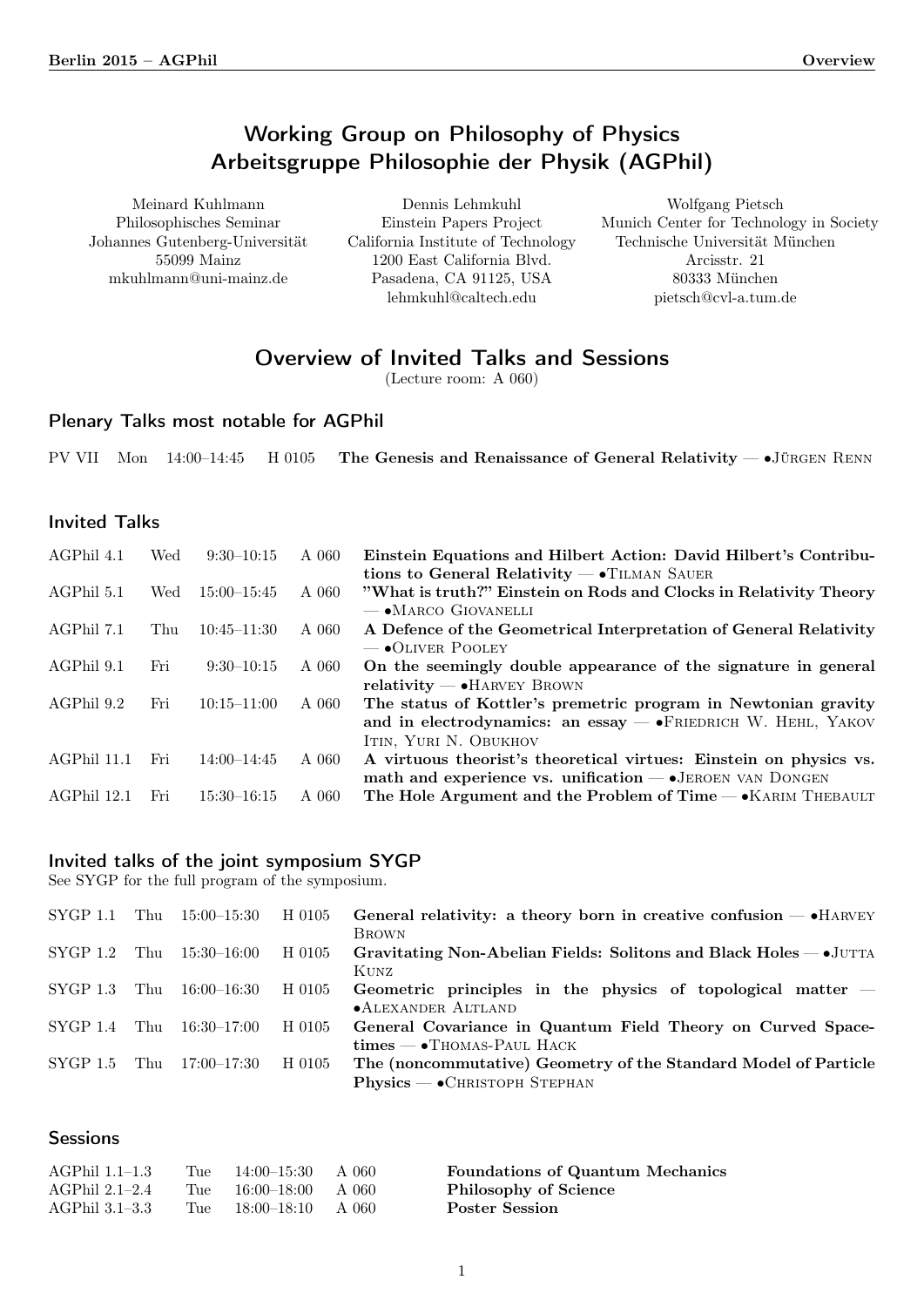| AGPhil 4.1–4.4   | Wed | $9:30-12:00$    | A 060      | <b>Foundations of Classical Gravity</b>              |
|------------------|-----|-----------------|------------|------------------------------------------------------|
| AGPhil 5.1–5.4   | Wed | $15:00 - 17:30$ | A 060      | Rods, Clocks, Space and Energy in General Relativity |
| AGPhil $6.1-6.2$ | Thu | $9:30-10:30$    | HFT-FT 101 | Mathematische und Philosophische Grundlagen          |
| AGPhil 7.1-7.3   | Thu | $10:45 - 12:45$ | A 060      | The role of geometry in gravitational theories       |
| AGPhil 8.1–8.5   | Thu | $15:00 - 17:30$ | H 0105     | Geometric paradigms in modern physics                |
| AGPhil 9.1–9.2   | Fri | $9:30-11:00$    | A 060      | The role of the metric investigated                  |
| AGPhil 10.1-10.3 | Fri | $11:15 - 12:45$ | A 060      | The role of the present in spacetime theories        |
| AGPhil 11.1-11.2 | Fri | $14:00 - 15:15$ | A 060      | <b>Extending General Relativity</b>                  |
| AGPhil 12.1-12.2 | Fri | $15:30 - 16:45$ | A 060      | The Problem of Time                                  |
| AGPhil 13.1–13.3 | Mon | $14:00 - 15:30$ | A 060      | <b>Alternative Approaches I</b>                      |
| AGPhil 14.1–14.4 | Mon | $16:30 - 18:30$ | A 060      | <b>Alternative Approaches II</b>                     |
| AGPhil 15.1–15.2 | Tue | $9:30-10:30$    | A 060      | <b>Alternative Approaches III</b>                    |
|                  |     |                 |            |                                                      |

# Mitgliederversammlung der Arbeitsgruppe Philosophie der Physik

Donnerstag 19:15–20:00 A 060

- ∙ Bericht
- ∙ Planung 2015/16
- ∙ Verschiedenes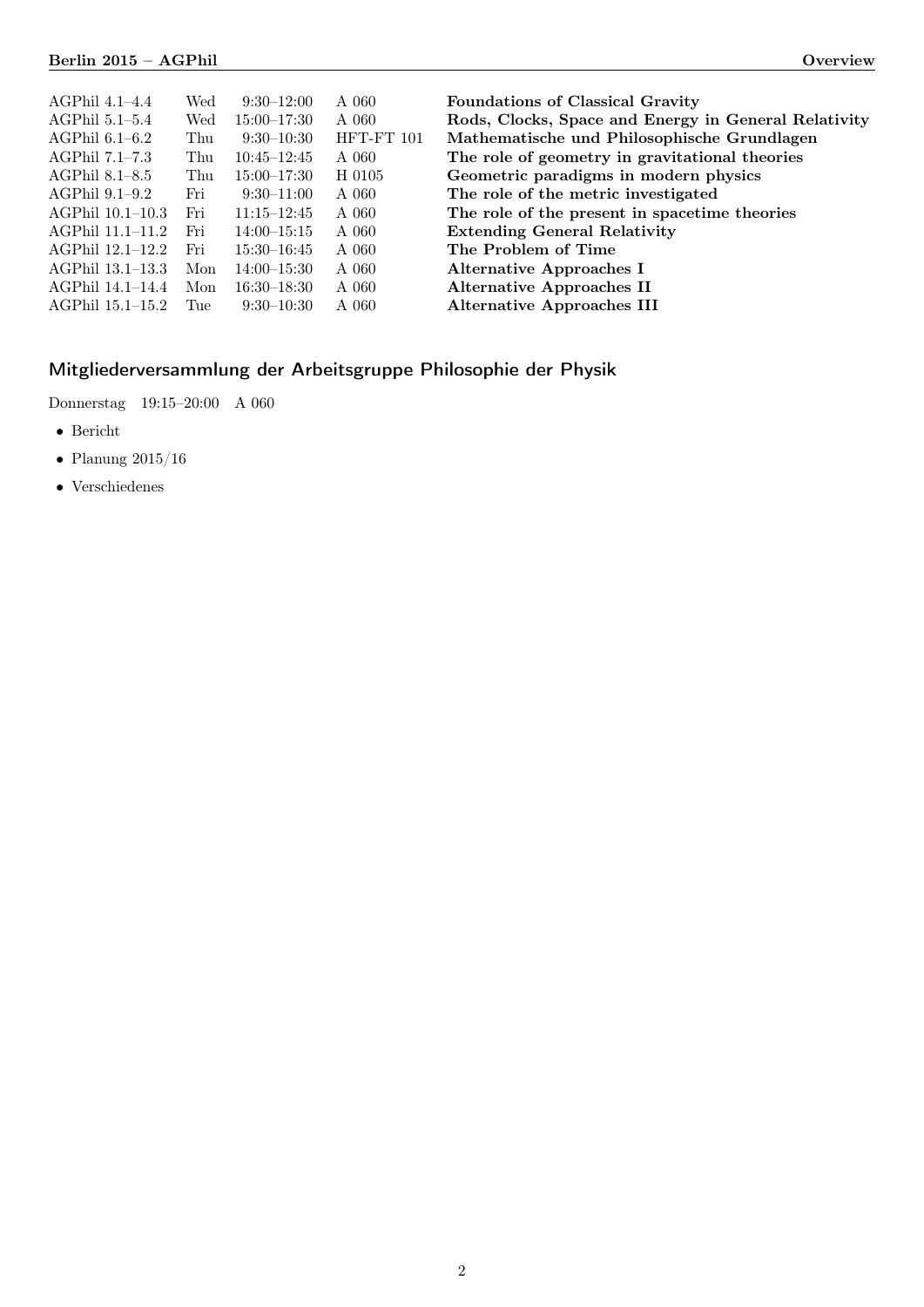## AGPhil 1: Foundations of Quantum Mechanics

Time: Tuesday 14:00–15:30 Location: A 060

<span id="page-2-2"></span>

AGPhil 1.1 Tue 14:00 A 060 On Causal Explanations of Quantum Nonlocality — ∙Martin SCHUELE<sup>1</sup> and  $\text{\AA}$ MIN BAUMELER<sup>2</sup> — <sup>1</sup>IHPST Paris, France — 2 Institute of Informatics, Università della Svizzera italiana, Switzerland

Quantum nonlocality is the phenomenon that entangled quantum systems can exhibit instantaneous correlations between space-like separated measurements that cannot be explained by local variables, i.e., need communication.

Because such "correlations cry out for explanations", as Bell put it, a prominent move to interpret nonlocality is by postulating a causal influence between the space-like separated parts of the entangled system, i.e., the correlations are due to a causal connection between the parts of the system. As this assumption seems to be at odds with the causal structure imposed by special relativity, various schemes needed to be proposed to mediate between the quantum-theoretical and experimental findings and special relativity.

We will criticize this approach to an explanation of nonlocality by first reporting on various findings in quantum information science that provide evidence against some superluminal causal influence and, secondly and more generally, by arguing that the counterfactual account of causation usually assumed in these treatments gives a wrong or at least ambiguous picture of causation in this case. Instead, we argue for an interventionist account of causation which says that there is no causal connection between the space-like separated parts of the quantum system showing nonlocality.

#### AGPhil 1.2 Tue 14:30 A 060 Vorstellungen zu merkwürdigen Ergebnissen der Physik — ∙Bernd Steffen — Bischofsgruener Weg 85, 12247 Berlin

Folgende Ergebnisse der Physik sind schwer mit unserem Vorstellungsvermögen in Einklang zu bringen: Nichtlokalität in der Quantenmechanik, Wellennatur von Teilchen, Imaginärer Anteil der Wellenfunktion, Verschränkung und 'spukhafte' Fernwirkung, Dunkle Materie, Dunkle Energie. Ausgehend von Ideen von Ghirardi, Rimini and Weber ( 1986)zu stochastischen Sprungprozessen im Hilbertraum und von

<span id="page-2-0"></span>Bell(1987, 1989) zu "flashes", beschrieben durch Punkte in der Raumzeit, werden Vorstellungen zu einer nichtlinearen Dynamik entwickelt. Dabei wird für Teilchen eine kurzlebige imaginäre Existenz mit imaginärer Masse und imaginärer Verzerrung des Raumes postuliert im Wechsel mit entprechender realer Existenz. Die Wechselwirkung der imaginären Anteile könnte sich als dunkle Energie äußern. Nichtlineare Prozesse können chaotisches und nichtchaotisches Verhalten zeigen. Herkömmliche Teilchenphysik würde sich in den nichtchaotischen Lösungsbereichen in der Nähe von Attraktoren befinden. Dunkle Materie würde in den chaotischen Lösungsbereichen angesiedelt sein. Eindeutige Teilchen der dunklen Materie wären danach nicht zu erwarten.

AGPhil 1.3 Tue 15:00 A 060 The Einstein field equation in terms of the Schrödinger equation — ∙Vasil Penchev — Bulgarian Academy of Sciences (Institute for the Study of Societies and Knowledge), Sofia, Bulgaria

The thesis is: The Einstein field equation (EFE) can be directly linked to the Schrödinger equation (SE) by meditation of the quantity of quantum information and its units: qubits.

Arguments:

1. The three of the EFE members are representable as Ricci tensors interpretable as the change of the volume of a ball in pseudo-Riemannian space in comparison to a ball in the three-dimensional Euclidean space (3D).

2. Any wave function in SE can be represented as a series of qubits, which are equivalent to balls in 3D, in which two points are chosen: the one within it, the other on its surface.

<span id="page-2-1"></span>3. The member of EFE containing the cosmological constant corresponds to the partial time derivative of the wave function in SE. This involves the energetic equality of a bit and a qubit according to the quantum-information interpretation of SE. The zero cosmological constant corresponds to the time-independent SE.

4. The member of EFE, which is the gravitational energymomentum tensor, corresponds to zero in SE as it expresses that energy-momentum, which is a result of the space-time deformation.

5. SE represents the case of zero space-time deformation, EFE adds corresponding members being due to the deformation itself.

## AGPhil 2: Philosophy of Science

Time: Tuesday 16:00–18:00 Location: A 060

AGPhil 2.1 Tue 16:00 A 060 Die Reduktion physikalischer Theorien nach Erhard Scheibe und die Reduktionsdebatte in der aktuellen Wissenschaftsphilosophie — ∙Raphael Bolinger — TU Dortmund

Der deutsche Philosoph Erhard Scheibe hat in seinem zweibändigen Werk zur Reduktion physikalischer Theorien (1997 bzw. 1999) eine umfassende Taxonomie intertheoretischer Beziehungen aufgestellt, mit der sich Elemente relevanter physikalischer Theorien auf formaler Ebene miteinander in Beziehung setzen lassen. Als philosophischen Ausgangspunkt seines Ansatzes führt Scheibe unter anderem Arbeiten von Nagel und Woodger bzw. Kemeny/Oppenheim an, auf die sich auch an anderer Stellen in der Reduktionsdebatte der Wissenschaftsphilosophie im Allgemeinen berufen wird. Im Rahmen des Vortrags wird aufgezeigt werden, dass beide Verständnisse des Begriffs einer Theorienreduktion trotz des gemeinsamen Ursprungs kaum miteinander in Einklang gebracht werden können. Es werden Implikationen für den künftigen Umgang mit Theorienreduktionen in der Philosophie der Physik aufgezeigt werden.

AGPhil 2.2 Tue 16:30 A 060 Simplicity to its Extreme - Why Physics Needs to Question the Notion of Space and Time — • ALEXANDER UNZICKER Pestalozzi-Gymnasium München

The question whether the laws of nature must be simple and how simplicity can be defined, definitely touches the border between physics and philosophy. Inspired by the little known correspondence between Albert Einstein and Ilse Rosenthal-Schneider, it is argued that the number of fundamental constants is a key element of simplicity and must be as small as possible. In this view, one must also ask why the most fundamental constants of physics, the speed of light c and Planck's constant h, do exist at all.

Plainly speaking, both c and h presented anomalies to Newtonian physics that were neither necessary nor predicted by the founder of classical physics. As a consequence, we must ask whether the axiomatic postulates of Newton, space and time, have actually been falsified by the appearance of c and h. Taking this point of view, also relativity and quantum physics would be just workarounds that left fundamental problems untouched. Though it seems to be an unsettling perspective, space and time itself, the very basis of both classical and modern physics, may be inappropriate notions for describing reality.

AGPhil 2.3 Tue 17:00 A 060 Reid's Foundation of the Geometry of Visibles — • DIETER SUisky — Humboldt University Berlin, dsuisky@physik.hu-berlin.de

It is well-known that the Scottish philosopher Thomas Reid (1710- 1796) traced back his methodology to the rules which had been established by Bacon and Newton, especially Newton's regulae philosophandi which "are maxims practised every day in common life". Analyzing Reid's Geometry of Visibles (GOV), there is another corner stone being of Newtonian origin which had not been regarded to be equally important for the interpretation of Reid's theory. It is Newton's natural philosophy whose role in Reid's new approach to geometry had been only little investigated until now. In this contribution it will be argued that there are two forms of non-Euclidean geometry which may be distinguished according to their historically determinate difference: (i) the Proclus-Barrow-Newton version which is related to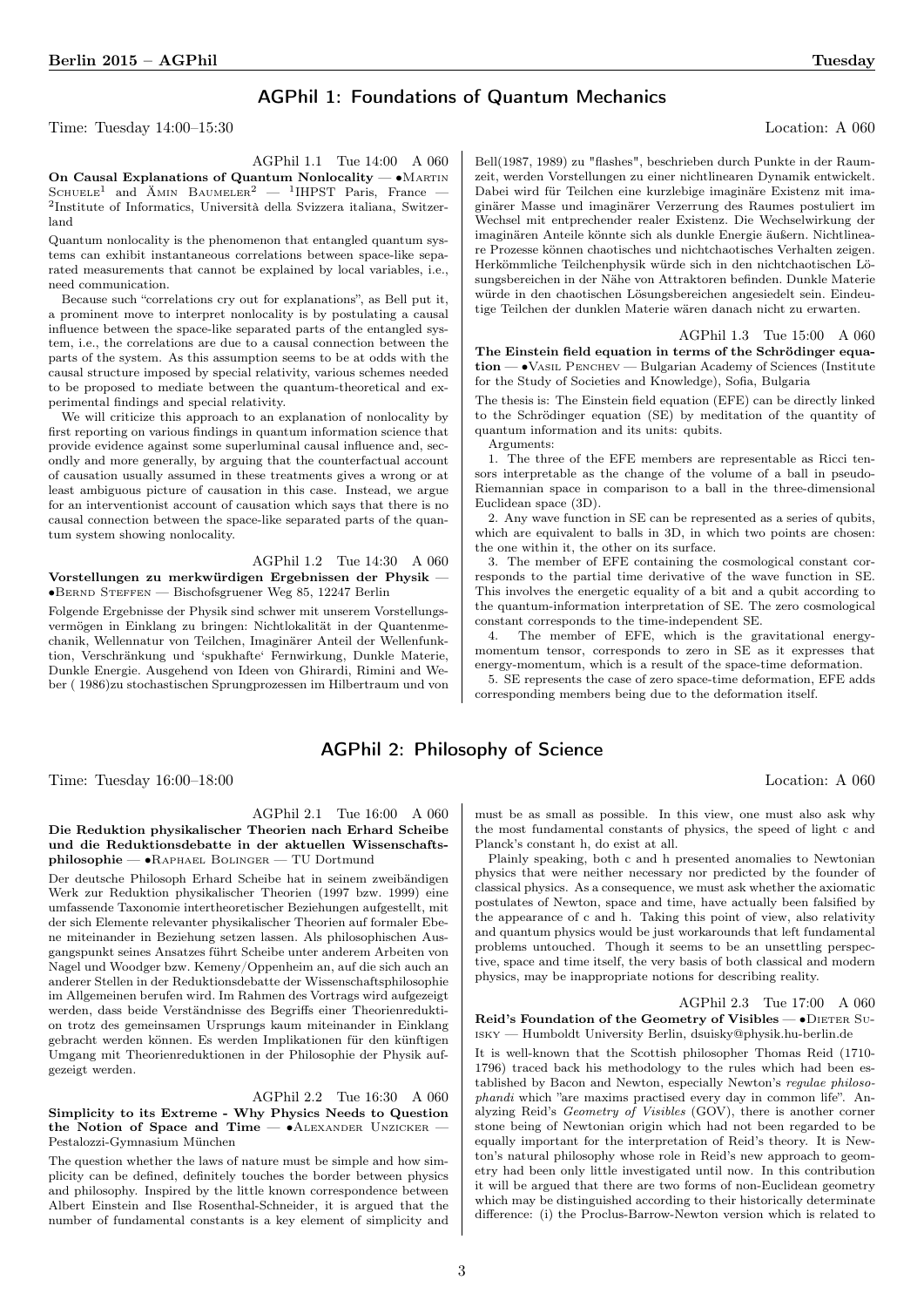idea that the geometrical objects are generated by a continual flux and (ii) the Lambert-Gauß-Lobatschewsky-Bolyai version which is related to the definition and investigation of parallel lines. Reid's GOV is currently, however, preferentially interpreted in terms of the second version which was unknown to Reid. It will be demonstrated that Reid made use advantageously of Newton's foundation who considered geometrical objects to be "generated by a continual motion". Reid also accentuated the temporal features. "Prop. 1. Every right line being produced, will at last return into itself." This idea is sufficient to establish a non-Euclidean version which is related to the interior of a sphere whereas it is incompatible with the geometry of an infinite plane.

AGPhil 2.4 Tue 17:30 A 060

from kant's theory of time to relativistic spacetime and causal sets — •RICCARDO PINOSIO — institute for logic, language and computation, university of amsterdam

In the context of his work on the foundations of relativity, A. G. Walker developed an axiomatization of Milne's kinematical relativity whose

## AGPhil 3: Poster Session

Time: Tuesday 18:00–18:10 Location: A 060

#### AGPhil 3.1 Tue 18:00 A 060 The Spacetime System of Reference and Measurement of Galilean-Newtonian Mechanics —  $•$ ED DELLIAN — Bogenst. 5, D-14169 Berlin

The law of motion of classical continuum mechanics "force equals massacceleration" doesn't refer to a reference system. Galileo's theory is different. In his Discorsi of 1638, Third Day, Galileo's geometrical law of uniform motion is described in relation to two invariant scaled standards, the discrete elements of which are proportional to each other. The first is a standard of "time", the second of "space". The law of motion is a quaternate proportion of measured discrete quantities of space and time implying the elements delta s and delta t of the proportional standards "space" and "time". The constant parameter "delta s over delta t" reveals a quantized structure of the spacetime system of reference and measurement. The same system forms the basis of Newton's authentic theory of motion in discrete real space and real time, the parameter "element of space over element of time" being the proportionality constant required by Newton's second law "The change in motion is proportional (not equal!) to the motive force impressed". Newton's law accordingly reads "delta F over delta p = delta s over delta t = constant =  $c$ ", or, "delta F = delta p times  $c$ ". Science would look different had this quantized law of motion in real space and time been known when Einstein developed relativity by erroneously presupposing as Newton's law the continuous f=ma formula of analytical mechanics, which was first conceived in 1750 by Leonhard Euler in Berlin as the basic law of his non-Newtonian "Berlin continuum mechanics".

## AGPhil 3.2 Tue 18:00 A 060

Gravity as a resonance of the superstructure of a Field ∙Lyubov Nechaj — Donetsk physical-technical Institute of the NAS of Ukraine named after A.A. Galkin, Rosa Luxemburg street 72, 83114, Donetsk, Ukraine

The signal of the Field is related to the energy, mass and other physical quantities. Perturbation in Field is distributed and transmitted randomly. The Huygens principle allows assuming, that the reflection of the perturbation on the infinite sets of elements of symmetry forms the

primitive entities are extended durations. These can be thought of as extended timelike subpaths of the world-line of a particle; point-like instants are then defined in terms of durations, and signal axioms on these are imposed so as to recover Milne's kinematical relativity and a large class of models of general relativity.

Walker's analysis of temporal order, particularly in the categorytheoretical formulation given to it by Thomason, bears strong similarities to Immanuel Kant's; thus, we used it to develop a mathematical formalization of Kant's theory of time. To achieve this, the axiomatic approach had to be supplemented by a topological treatment, to formalize various notions crucial to Kant's theory, such as continuity and connectedness of time.

<span id="page-3-0"></span>As it turns out, using this formalization one can specify precisely those assumptions which make Kant's theory of space and time Newtonian. Furthermore, lifting these assumptions yeilds a generalization of Walker's construction applicable to arbitrary spacetime manifolds, which can provide an approach to discretizing spacetime related to that developed within the causal set framework.

superstructure of the perturbation, which reliably transmits the signal of the Field. Wave, which transmits a Signal and its shape, appears as a higher level of matter. Perturbation - Central fused Field signal has an outer structure in the form of objects that have a lifetime and a variable sets.

The structure of the signal becomes the basis of the causality of events among objects that are signals themselves. Nature has created a technology - time, which allows controlling the flow of signals and makes chaos deterministic system with a universal topological dynamics. In the chaos appear the most probable superstructures, as a reflection of unified communication. The objects back cause changes and disturbances in the Field.

The relationship of objects is the resonance, phenomenon of identification of superstructure of the Field with its perturbation. In this sense, the Gravitational field (and other known fields and interactions), exists as a resonance with the objects Field superstructure.

### AGPhil 3.3 Tue 18:00 A 060

The Concept of Cognitive Space — • OLENA DOBROVOLSKA -Kharkiv National University of Radioelectronics, Kharkiv, Ukraine

Cognitive space, as the concept of cognitive science, is in the point of intersection of different fields of research: philosophy, linguistics, psychology, anthropology. Despite light discrepancy of its definitions given by different researchers it has one constant base: it is "space" - the traditional subject of philosophical research. Either it is "the set of concepts and relations among them held by a human" (Newby) or "an association of any number of actors bound by a certain shared cognitive element" (Peverelli), it has to have some dimensions, bounds, it has to do with ontology (because it contains some concepts or elements that exist or don't exist) and it has to evolve, to be measured and to be presented. The questions are: Which theory of space can be applicable to cognitive space? Is it absolute or relative? What kind of existence can be applicable to it: is it real, virtual or mental space? Since it is human-dependent, how can different cognitive spaces exist, co-exist, intersect each other? How can it be conceptualised, presented and expanded on human-machine interaction?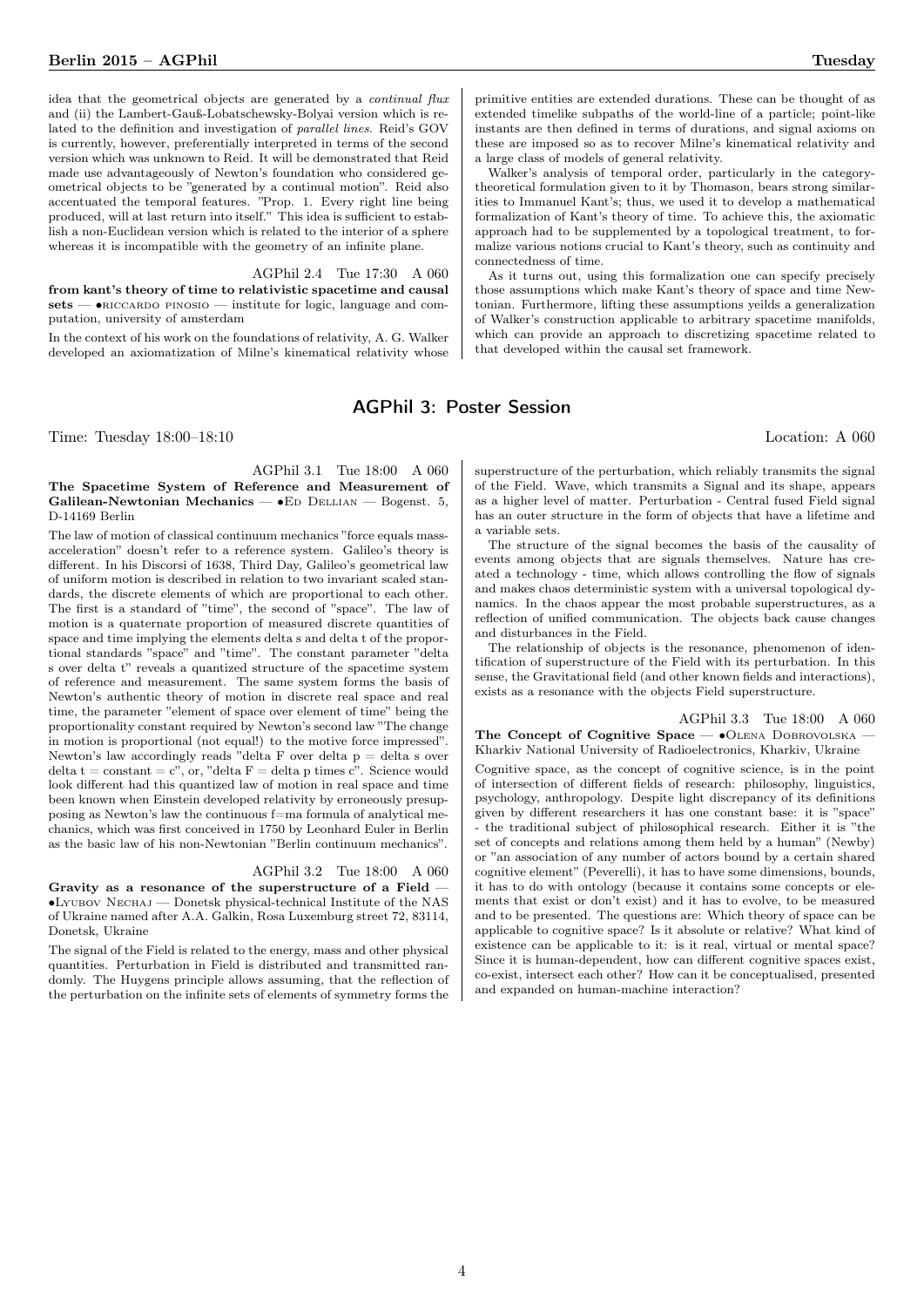## AGPhil 4: Foundations of Classical Gravity

Time: Wednesday 9:30–12:00 Location: A 060

Invited Talk AGPhil 4.1 Wed 9:30 A 060 Einstein Equations and Hilbert Action: David Hilbert's Contributions to General Relativity —  $\bullet$ TILMAN SAUER — Universität Bern

I will discuss how Hilbert arrived at General Relativity in late 1915 and give a characterization of his perspective on the natural sciences in general and on the foundations of space and time in particular.

AGPhil 4.2 Wed 10:15 A 060 Einstein's Physical Strategy, Energy Conservation, Symmetries and Stability — •J. BRIAN PITTS — University of Cambridge Work by Renn, Janssen et al. shows that Einstein found his field equations partly by a physical strategy including the Newtonian limit, the electromagnetic analogy, and energy conservation. What energymomentum complex(es) did he use and why? Given that Lagrange and Jacobi linked symmetries and conservation, did Einstein tie conservation to symmetries, and if so, to which? How did the work relate to emerging knowledge (1911-14) of the canonical energy-momentum tensor and its translation-induced conservation in Herglotz, Mie and Born? After initially using energy-momentum tensors hand-crafted from the gravitational field equations, Einstein used an identity from his assumed linear coordinate covariance  $x^m = A^m$  n  $x^m$  to relate it to the canonical tensor. Whereas Mie and Born were concerned about the canonical tensor's asymmetry, Einstein did not need to worry because his Entwurf Lagrangian is modelled not so much on Maxwell's theory (which avoids negative-energies) as on a scalar theory (the Newtonian limit) with symmetric canonical tensor. The Entwurf theory has 3 negative-energy field degrees of freedom. Thus it fails a 1920s-30s priori particle physics test with roots in Lagrange's stability theorem—c.f. Einstein's 1915 Entwurf critique for not admitting rotating coordinates and not getting Mercury's perihelion right.

This work is partly collaborative with Alex Blum.

15 min. break

AGPhil 4.3 Wed 11:00 A 060 Prediction in General Relativity — •CASEY McCoy — University of California San Diego, La Jolla, USA

Various prominent physicists and philosophers have claimed that prediction is essentially impossible in the general theory of relativity, the case being particularly strong, it is maintained, when one fully considers the epistemic predicament of the observer. I argue that the conditions on prediction advocated by these authors rest on philosophically misguided and unphysical intuitions, and should therefore be rejected as inadequately explicating the concept of prediction in general relativity. Along the way I clarify the epistemic situation of observers and discuss the significance of these arguments for cosmology.

AGPhil 4.4 Wed 11:30 A 060 Against Comparativism about Mass in Newtonian gravity — ∙Niels Carl Maria Martens — Philosophy Department, University of Oxford

The property of having mass is a determinable with two types of determinates: we think of an object with mass as having a determinate intrinsic property, but we also think it stands in determinate mass relationships with other massive objects. Absolutism about mass is the metaphysical position that the intrinsic properties are fundamental; the mass relationships are then grounded in those intrinsic masses. Comparativism is the position that the mass relationships are fundamental; they are all there is to the property of having mass (Dasgupta, 2013). I will defend the original Newtonian (that is absolutist) interpretation of Newtonian Gravity against recent attempts to reformulate Newtonian Gravity in comparativist terms.

## AGPhil 5: Rods, Clocks, Space and Energy in General Relativity

Time: Wednesday 15:00–17:30 Location: A 060

Invited Talk  $\qquad \qquad \text{AGPhil 5.1} \quad \text{Wed } 15:00 \quad A \quad 060$ "What is truth?" Einstein on Rods and Clocks in Relativity Theory — ∙Marco Giovanelli — FORUM SCIENTIARUM Doblerstraße 33 72074 Tübingen

The talk offers a historical overview of Einstein's vacillating attitude towards the role, indispensable or provisional, that rods and clocks play in both special and general relativity. The talk will document the context in which Einstein, at the beginning of 1917, first expressed concerns about the use of complicated material systems as measuring devices. It will consider the circumstances in which, in the 1920s, he felt the urgency to articulate his point of view in public writings, outlining a two-stage epistemological strategy, to which he remained faithful until the end of his life.

In particular it will be shown how Einstein expressed early on the conviction that in relativity theory one seems to be entitled to expect an explanation of how the measuring instruments work, without calling on other branches of physics. However, he was aware of the fact that this epistemological requirement calls into question the very relationship between a theory and the material devices that serve to verify it. Thus, Einstein's plea for a dynamical explanation of rods and clocks should be understood against the background of a truly philosophical question, which - as Einstein himself put it - is nothing but "Pilate's famous question: 'What is truth?'

AGPhil 5.2 Wed 15:45 A 060 The Problem of Space — •Joshua EISENTHAL — University of Pittsburgh, Pittsburgh, Pennsylvania, USA

I define the Problem of Space as the problem of delimiting the range of candidate physical geometries, i.e. candidate geometrical descriptions of physical space. I briefly review the nineteenth century approach to this problem, arriving at the so-called "classical solution". This solution centered around the claim, advanced in particular by Helmholtz and Poincaré, that candidate physical geometries were just those structures which could represent the free mobility of rigid bodies. As noted originally by Riemann, then argued for by Helmholtz and proved rigorously by Lie, congruence relations which can represent such free mobility exist only in geometries of constant curvature. Both Poincaré and Helmholtz regarded this fact as pivotal in delimiting the range of candidate physical geometries, and thus solving the Problem of Space.

However, I then review how this view was fatally undermined by the development of General Relativity. I thus turn to explore the twentieth century solution to the Problem of Space advanced by Hermann Weyl. I conclude by reflecting on the significance of this discussion for a relatively recent dispute regarding the status of the metric field in General Relativity. I suggest that this dispute has arisen partially due to a failure to properly appreciate the insights made available by the kind of analysis of geometrical concepts exemplified by Weyl's work. More generally, I argue that the nuances of Weyl's view demonstrate the importance of engaging with the Problem of Space in interpreting General Relativity today.

AGPhil 5.3 Wed 16:15 A 060 Gravitational energy in general relativity  $-$  •JAMES READ  $-$ Merton College, University of Oxford, OX1 4JD, UK

Recently, various authors have argued both for and against the proposition that the gravitational field described in General Relativity (GR) possesses "genuine" energy. I approach this debate systematically, by (1) presenting the various energy-momentum conservation laws in the theory (both local and global on the one hand, and for either matter energy or matter-plus-gravitational energy via a stress-energy pseudotensor on the other); (2) providing general philosophical principles according to which one can isolate the fundamental form that conservation laws in GR should take (contra much of the literature, this form is not that of an integral conservation law); and (3) using these criteria to identify the energy-momentum conservation laws in GR of greatest significance, and in turn to establish whether gravitational en-

5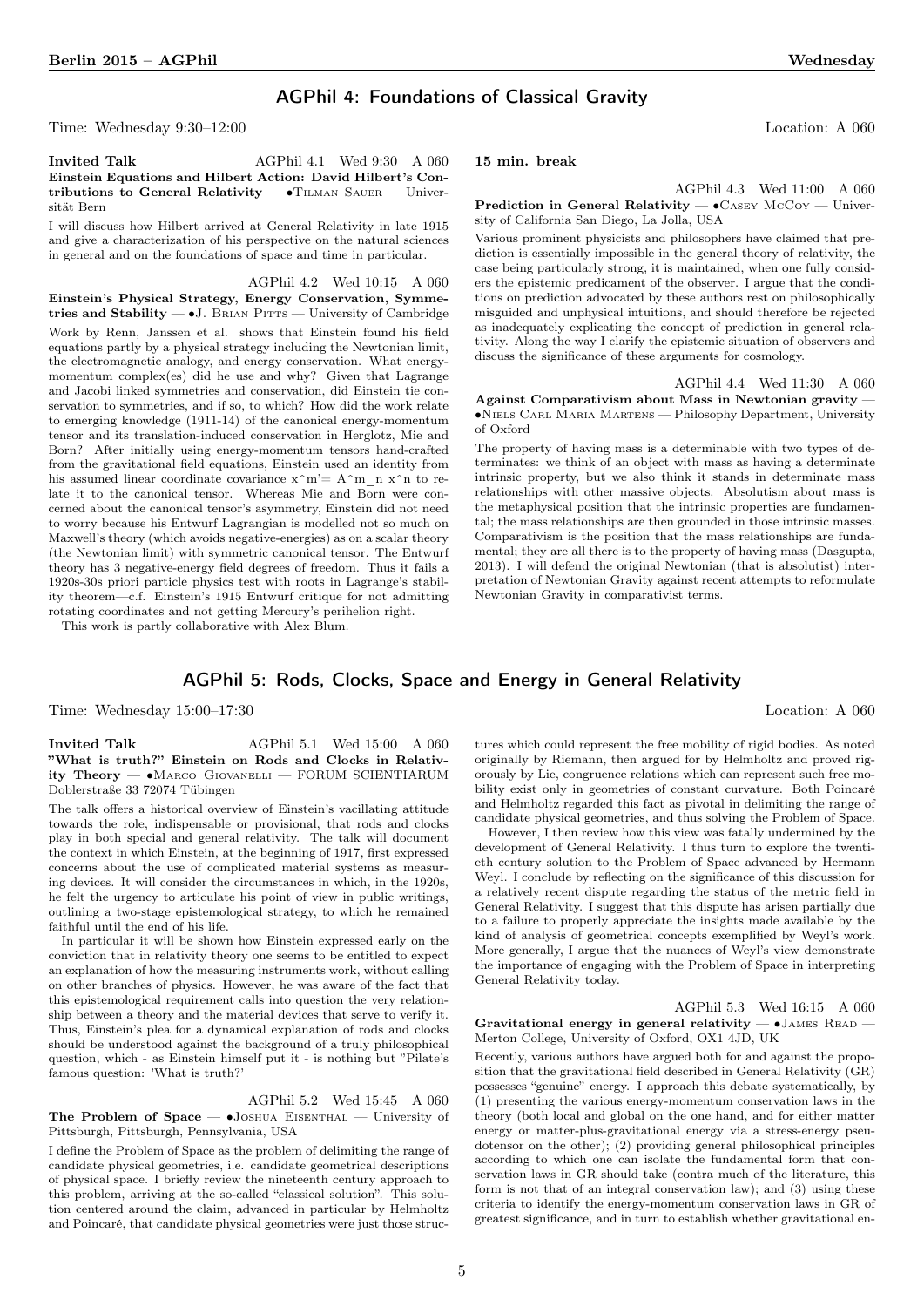ergy really does exist in GR. On (3), I find that, following conservative functionalist principles, genuine gravitational energy does exist in GR, but only in a restricted sense, when certain physical conditions apply. In addition, I argue that one can be a realist about gravitational energy even if one is a relationist about spacetime ontology, as adopting the latter position does not alter the fact that GR contains well-defined quantities which play the functional role of gravitational energy.

15 min. break.

AGPhil 5.4 Wed 17:00 A 060 Operationalization of relativistic energy-momentum — ∙Bruno Hartmann — Perimeter Institute, Waterloo, Canada — Humboldt Universitaet, Berlin

We present a novel approach to the foundation of physical theory, which begins with interrogations on practical measurements. Last time such approach had been successfully considered was by Einstein for the foundation of relativistic Kinematics. For the (so far unresolved) foun-

dation problem of Dynamics we start from Hermann von Helmholtz analysis of basic measurements, as in known, very old procedure of length measurements by repeated placement of unit sticks one after the other.

We begin from definitions, which have a practical dimension. We introduce the measure of energy and momentum by pre-theoretic comparison (known from work experience): "more impact potential" (momentum) - if in a collision one object overruns the other - and "more effect potential" (energy) - if the kinetic effect of one source exceeds the effect of the other. With our calorimeter model (built by coupling congruent standard interactions of irrelevant inner structure) we can express their value also numerically (how many times more). We uncover the origin of true physical quantities of energy, momentum and inertial mass. From simple measurement-methodical principles - without mathematical presuppositions - we derive all fundamental equations of relativistic Dynamics. By genetic explanation of basic measures out of physical operations one can address and understand consequences and limitations of its mathematical formalism.

## AGPhil 6: Mathematische und Philosophische Grundlagen

(Gemeinsame Sitzung der AG Phil und des FV MP)

Time: Thursday 9:30–10:30 Location: HFT-FT 101

AGPhil 6.1 Thu 9:30 HFT-FT 101 Classical Field Theory and Intertheoretic Reduction — ∙Samuel C. Fletcher — Munich Center for Mathematical Philosophy, LMU Munich, Germany

In 1986, Ehlers set out a program on how to understanding the approximative relationships between different physical theories. However, he essentially only investigated the case of classical and relativistic spacetime theories, which have a number of special features that distinguish them from broader classes of physical theories. To what extent, then, can the Ehlers program be successful? I outline some of the challenges facing the program's generalization and argue that they can largely be overcome for classical gauge theories, i.e., theories described by connections on principal bundles, once the program is understood geometrically.

The general strategy is to cast the successfully treated case of general relativity and Newtonian gravitation - really, the geometrized version thereof, Newton-Cartan theory - as a reduction between two gauge theories. Under this guise, one can understand its relation to the theory of group contraction, to associated vector bundles representing matter fields, and to different notions of convergence encoding different ways the matter fields of the limit theory may approximate those of the limiting theory.

AGPhil 6.2 Thu 10:00 HFT-FT 101

Versuch einer Machschen Quantenmechanik — •BERNADETTE Lessel — Mathematisches Institut der Georg-August-Universität Göttingen

Nach dem Machschen Prinzip sollte eine physikalische Theorie berücksichtigen, dass die Bewegung eines Körpers im Raum nur in Bezug zu allen Körpern im Raum gemessen werden kann und nicht relativ zu einem absoluten Raum stattfindet.

Julian Barbour ist es mit Hilfe der Einführung seiner "Best matching"-Metrik, welche nur den Abstand der Form, "Shape", von Teilchenkonfigurationen misst, ohne Rückgriff auf die Position der einzelnen Teilchen relativ zu einem absoluten Raum zu nehmen, gelungen, das Machsche Prinzip mit der Newtonschen Theorie zu verbinden.

Andererseits ist durch Max von Renesse bekannt, dass die mathematische Theorie des Optimalen Transportes von Wahrscheinlichkeitsmaßen dazu taugt die Schrödinger-Gleichung derart umzuschreiben, dass sie die Form einer Newtonschen Bewegungsgleichung hat. Gleichzeitig nimmt sie damit aber Bezug auf die Existenz eines absoluten Raumes.

Ähnlich zur Vorgehensweise von Julian Barbour verändern wir die durch den Optimalen Transport definierte Wasserstein-Metrik auf eine Art und Weise, dass sie nur noch den Abstand der "Form" der Wahrscheinlichkeitsmaße misst, aber deren genaue Lokalisation im Raum unberücksichtigt lässt. Wir untersuchen die sich so ergebende geodätische Struktur und deren Konsequenzen für eine Machsche Formulierung der Quantenmechanik.

## AGPhil 7: The role of geometry in gravitational theories

Time: Thursday 10:45–12:45 Location: A 060

### Invited Talk AGPhil 7.1 Thu 10:45 A 060 A Defence of the Geometrical Interpretation of General Rel- $\text{ativity} \longrightarrow \text{OLIVER PooLEY} \longrightarrow \text{Faculty of Philosophy},$  University of Oxford, UK

According to a popular view, general relativity, in its standard formulation, is fundamentally a theory of spacetime structure; one that explains gravitational phenomena through spacetime curvature. In my talk I will critically review several challenges to this view, from Einstein's rejection of the geometric interpretation of the theory to recent uses of the notorious Hole Argument. Particular attention will be paid to the questions of whether and why the metric field,  $g_{ab}$ , is naturally interpreted as representing spacetime geometry (rather than, say, a "gravitational field"). I also hope to clarify the extent to which various principles supposedly satisfied by general relativity (primarily, general covariance and the equivalence principle) bear on this family of interpretative questions.

AGPhil 7.2 Thu 11:30 A 060

General Covariance, Diffeomorphism Invariance, and Background Independence in 5 Dimensions — ∙Antonio Vassallo — University of Lausanne, Department of Philosophy, CH-1015 Lausanne, Switzerland

The paper considers the "GR-desideratum", that is, the way general relativity implements general covariance, diffeomorphism invariance, and background independence. Two cases are discussed where 5 dimensional generalizations of general relativity - namely, the original Kaluza-Klein theory and induced matter theory - run into interpretational troubles when the GR-desideratum is forced upon them. It is then shown how the conceptual problems dissolve when such a desideratum is relaxed. In the end, it is suggested that a similar strategy might mitigate some major issues in modern spacetime physics, such as the problem of time in canonical quantum gravity or the embedding of quantum non-locality into relativistic spacetimes.

15 min. break.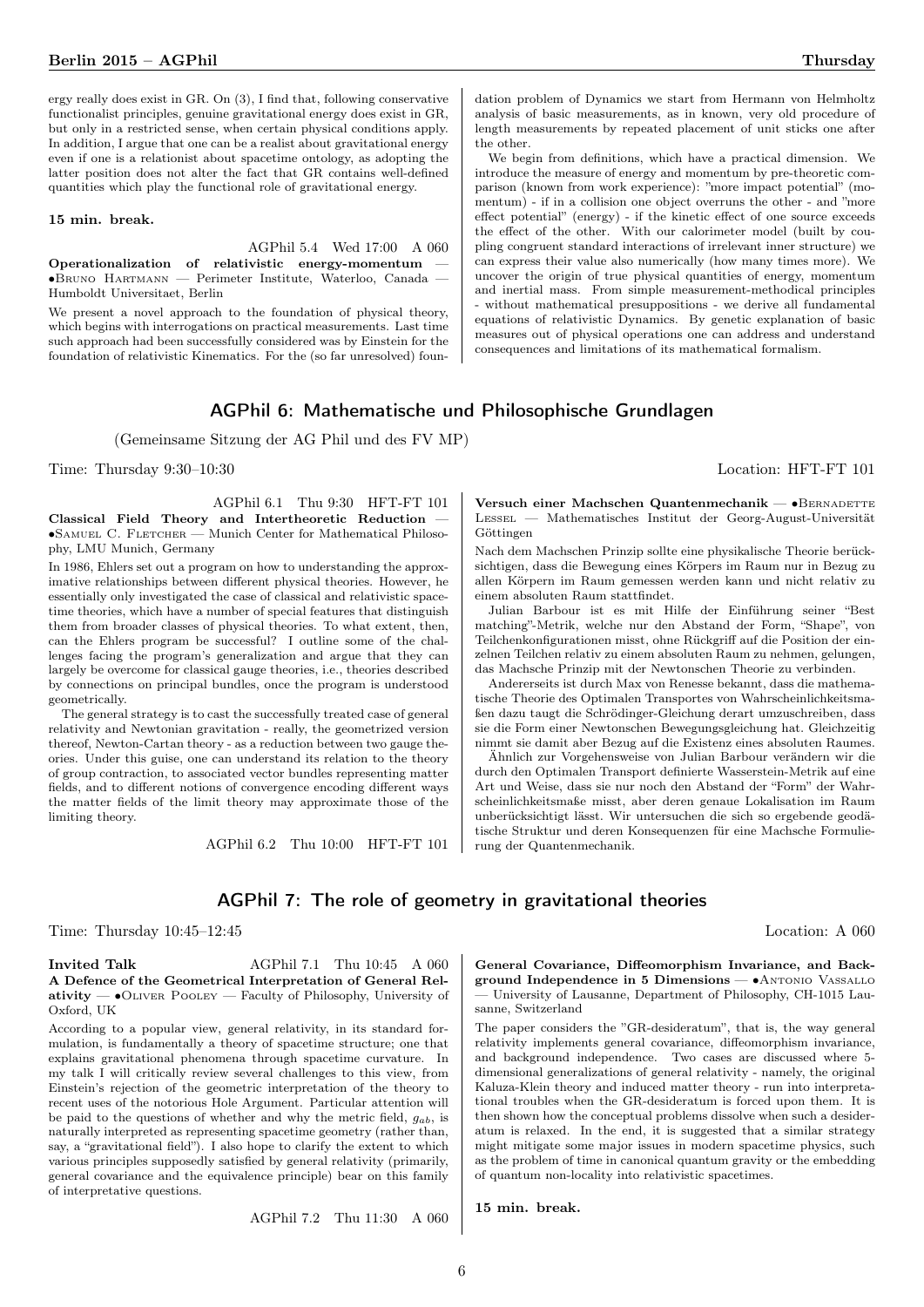AGPhil 7.3 Thu 12:15 A 060 The neighborhood of General Relativity in the space of (spacetime?) theories — ∙Dennis Lehmkuhl — IZWT, University of Wuppertal, Einstein Papers Project, Caltech

How 'special' is General Relativity (GR) as compared to other theories? The answer to this question depends on what other theories we compare GR to: other field theories or just other spacetime theories? I will argue that Einstein himself saw GR not primarily as a theory

## AGPhil 8: Geometric paradigms in modern physics

Time: Thursday 15:00–17:30 Location: H 0105

Invited Talk AGPhil 8.1 Thu 15:00 H 0105 General relativity: a theory born in creative confusion — ∙Harvey Brown — Oxford University, Oxford, UK

A number of conceptual guiding principles were behind Einstein's development of general relativity; almost none of them proved to be completely sound. I will concentrate on the various ways Einstein interpreted Mach's Principle before finally abandoning it, and on the late adoption of the action-reaction principle in Einstein's promotion of his theory following correspondence with Moritz Schlick in 1920. The talk will be based on an article jointly published with Dennis Lehmkuhl: arXiv:1306.4902v1.

#### Invited Talk AGPhil 8.2 Thu 15:30 H 0105 Gravitating Non-Abelian Fields: Solitons and Black Holes — ∙Jutta Kunz — University of Oldenburg

The Standard Model of Particle Physics involves non-Abelian fields describing the strong and electroweak interactions. The gauge and Higgs fields can form non-perturbative solutions in Minkowski spacetime. In the electroweak sector static finite energy solutions, sphalerons, are present, while no such solutions appear in the color sector. As soon as Einstein gravity is coupled, however, localized globally regular solutions appear. Moreover, hairy black hole solutions arise, i.e., black holes which are no longer uniquely determined by their global charges. Thus the black hole "no-hair" theorem of Einstein-Maxwell theory does not generalize to theories with non-Abelian fields. While all non-Abelian black holes obtained so far are axially symmetric, black holes with only discrete symmetries, e.g. platonic black holes, should exist as well. Moreover, multi-black hole solutions are expected to exist, where gravity and the non-Abelian forces should cancel, leading to balanced configurations.

#### Invited Talk AGPhil 8.3 Thu 16:00 H 0105 Geometric principles in the physics of topological matter — ∙Alexander Altland — Institute for theoretical physics, Zülpicher Str. 77, 50937 Köln

'Topological matter' is the overarching term for novel classes of materials distinguished by the presence of robust topological invariants. Topological materials are distinguished by unconventional physical properties (most of which are rooted in the topological protection of their quantum states against decoherence) which make them promising of spacetime, but as a field theory unifying gravity and inertia. I will then show that his interpretation of GR as a unification of gravity and inertia is only possible because of the way the different fields couple in GR, and compare GR to a much later theory (Jordan's theory from the 1950s, the first scalar-tensor theory). The comparison will show that it is the coupling structure that ensures the motion of particles on geodesics, and thus the possibility for Einstein to interpret the theory as a unified field theory (of gravity and inertia).

candidates for applications in, e.g., quantum information, or quantum electronics.

In this talk, we will focus on the important subclass of topological insulators to explain how such properties can be understood from a geometric perspective. Starting from the description of a topological insulator's band structure in terms of fibre bundles, we will discuss how their physical properties emerge as a consequence of universal concepts, including Chern-Simons invariants, anomalies, dimensional reduction, topological field theories, and emerging 'holographic principles'.

Invited Talk  $AGPhi1 8.4 Thu 16:30 H 0105$ General Covariance in Quantum Field Theory on Curved Spacetimes — ∙Thomas-Paul Hack — Department of Mathematics, University of Genoa

We highlight the role of general covariance in quantum field theory on curved spacetimes, and review how this principle is implemented at various steps in the perturbative construction of interacting models. We discuss conceptual and phenomenological consequences of the requirement of general covariance, which are of relevance e.g. in Cosmology.

<span id="page-6-0"></span>Invited Talk AGPhil 8.5 Thu 17:00 H 0105 The (noncommutative) Geometry of the Standard Model of Particle Physics — ∙Christoph Stephan — Institut für Mathematik, Universität Potsdam, Potsdam, Deutschland

In the past two decades Connes' Noncommutative Geometry has allowed to gain deeper insights into the geometrical foundations that underly General Relativity as well as the Standard Model of Particle Physics. A fascinating aspect of the theory is the close link between abstract mathematical concepts and experimentally measurable quantities.

The aim of my talk is to provide a basic introduction into the geometrical ideas of Noncommutative Geometry (spectral triples, Dirac operators, spectral actions, etc.) and to give a physical interpretation of the geometrical objects. Furthermore I will show how the notions of Particle Physics (and General Relativity) can be formulated within the framework of Noncommutative Geometry.

The central role in this construction is played by Dirac operators. Using the Connes-Chamseddine Spectral Action one can extract from these Dirac operators measurable physical quantities, for example the mass of the Higgs boson.

## AGPhil 9: The role of the metric investigated

Time: Friday 9:30–11:00 Location: A 060

#### Invited Talk AGPhil 9.1 Fri 9:30 A 060 On the seemingly double appearance of the signature in general relativity — •HARVEY BROWN — Oxford University, UK

Both Einstein and Schrödinger explicitly based the existence of a metric field in general relativity on the local validity of special relativity. But the Lorentzian nature of the metric in special relativity can be viewed as an emergent property of the dynamics of matter fields, and in particular the electromagnetic field, as Itin and Held carefully demonstrated in 2004. This talk addresses the question as to how this approach to justifying the Lorentzian signature of the space-time metric is supposed to hold in general relativity, if at all.

Invited Talk AGPhil 9.2 Fri 10:15 A 060

The status of Kottler's premetric program in Newtonian

gravity and in electrodynamics: an essay — •FRIEDRICH W. HEHL<sup>1</sup>, YAKOV ITIN<sup>2</sup>, and YURI N. OBUKHOV<sup>3</sup> — <sup>1</sup>U. Cologne, U. Missouri, Columbia — <sup>2</sup>Hebrew U. Jerusalem —  ${}^{3}RAS$  Moscow

In the year 1922, Kottler published two articles on 'Newton's law and metric' and on 'Maxwell's equations and metric.' Because of the omnipresence of the gravitational field, the metric  $g_{ij}$  (and its reciprocal), according to general relativity, is intervening in most physical laws. The innocently looking raising of an index,  $A^i := g^{ik} A_k$ , contaminates the electromagnetic 4-potential with the presence of the gravitational potential  $g^{ik}$ . The program of Kottler was to investigate where in physics the occurrence of the metric is essential and where it is misleading. Taking the Maxwell equations as our main guinea pig, we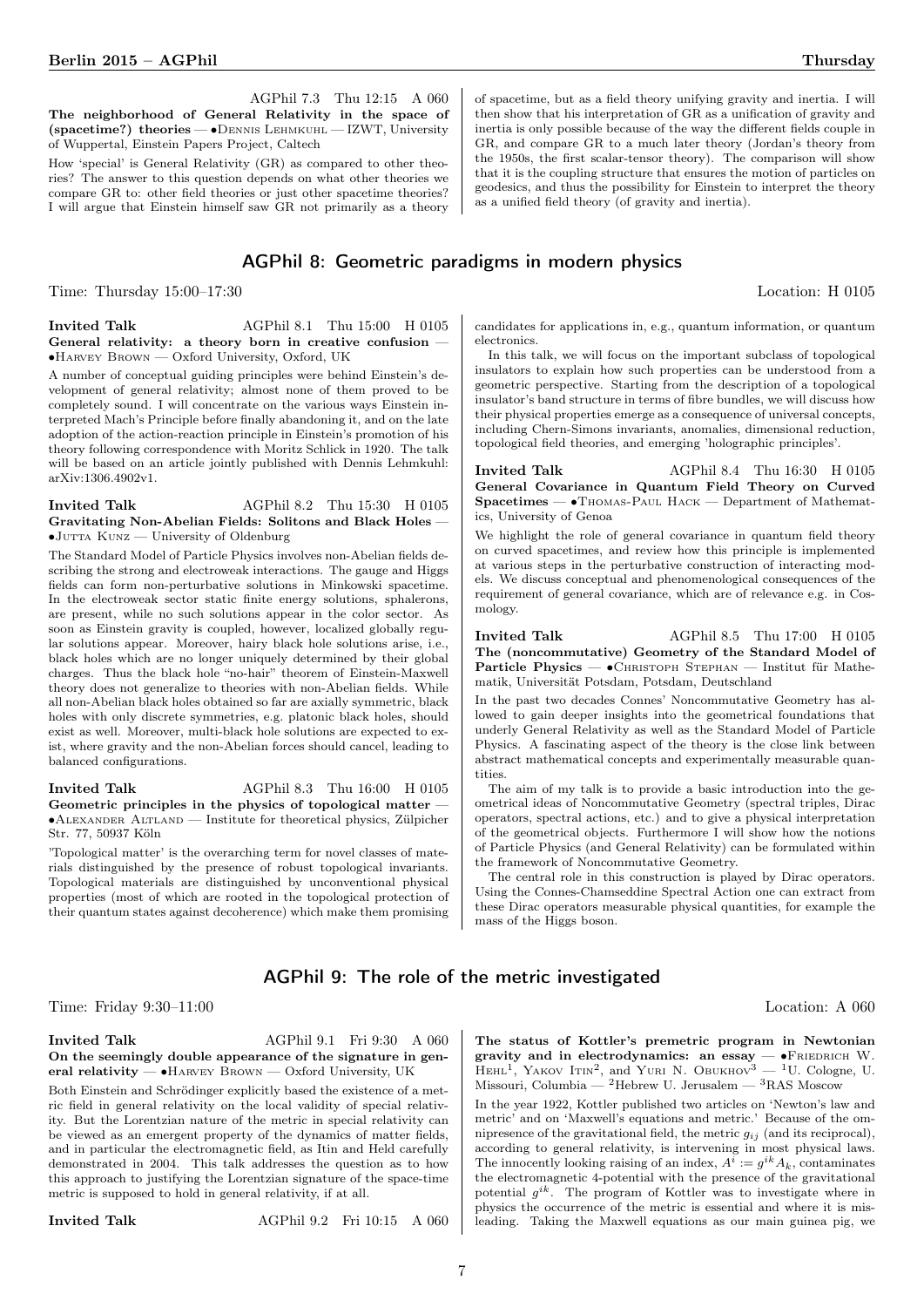H., Obukhov, Foundations of Classical Electrodynamics: charge,

flux, and metric, Birkhäuser, Boston (2003); Itin, H., Is the Lorentz signature of the metric of space-time electromagnetic in origin?, Annals of Physics (NY) 312, 60 (2004); H., Itin, Obukhov, Recent developments in pre metric classical electrodynamics, Złatibor Proceedings, see arXiv:physics/0610221 (2006).

## AGPhil 10: The role of the present in spacetime theories

Time: Friday 11:15–12:45 Location: A 060

AGPhil 10.1 Fri 11:15 A 060

Trajectory, Eigenzeit and Lapse of Time — •THORBEN PEtersen — Department of Philosophy, University of Bremen

Ever since its discovery, the theory of relativity has intrigued philosophers because of its implications for the metaphysics of time and, in particular, as regards the question whether time does pass. The goal is to develop a conception of the so-called passage or lapse of time, which is (i) properly relativistic (i.e. which takes spacetime to be a four-dimensional entity and acknowledges the relativity of simultaneity) but (ii) does not fall back on the counterintuitive though prevalent idea that this phenomenon is an illusion or mere construction of our minds. In this talk, I show that these criteria can be met if we accept that the lapse of time is grounded, locally, in how the development of integral wholes (such as an organism) is represented. To this end, I draw attention to the (usually overlooked) notion of parameter time. In particular, I argue that integral wholes follow trajectories in spacetime, which can be operationalized by co-moving clocks, measuring the Eigenzeit of these trajectories. To say that a certain integral whole develops, then, is to say that the whole is located, at different moments of its Eigenzeit, at different points (or parts) of its trajectory.

## AGPhil 10.2 Fri 11:45 A 060

Physics and The End of Time — •YUVAL DOLEV — Bar Ilan University, Ramat Gan, Israel

Contrary to the received view, I will argue that, not only can relativity theory, both special and general, accommodate a global present, it in fact must do so. I will present this claim in the context of a broader assessment of the manners in which relativity has revolutionized our understanding of time and the degree to which is has done so. I will distinguish between "technological" and "philosophical" lessons we learn from the theory, and argue that while the former are momentous, the later have been exaggerated. Specifically, tense and passage, supposedly ousted by the theory, remain crucial and irremovable in our conception of reality itself, and not merely as aspects of how we apprehend it. I will discuss recent attempts to make this claim from within physics, focusing on Smolin's Time Reborn, and evaluate their merits, weaknesses, and effectiveness. My conclusion will be a reconfirmation of Einstein's own view that there's no room for a Now in physics, and hence no way to retrieve tense from within physics. But rather than deducing, like Einstein, the illusoriness of tense and passage, I will suggest that a real Now is compatible with physics, and actually plays a vital role in the experience of physicists, a role without which physics itself would be unimaginable.

AGPhil 10.3 Fri 12:15 A 060 Social particles. On the common roots of aggression, altruism, co-operation and grouping — • KARL THEODOR KALVERAM — Tu Darmstadt and Uni Duesseldorf

We are accustomed of the strange outcome of the interaction of particles: particles that annihilate if meeting each other and re-emerge from vacuum. Some attract and some refute others. Their demeanor, however, is, temporal stationarity presumed, only describable statistically, and governed by equations proposed by Schroedinger or Heisenberg. Now we look at another type of particles interacting, too, with randomly varying outcomes. Their properties, however, can change over time, some rules of which being formulated first by Darwin. Here I present a mathematical formalism describing behavior and evolution of a selection called 'social particles'.

The formalism considers population dynamics as dependent on the particles' average birth and death rate, the average outcome of social interactions as influencing this ratio, and the reproduction ratio (birth rate/death rate) as fitness. A special 'gene setting' passed to offspring determines a particle's behavior in encounters. Following Dawkins, particles sharing the same gene setting (here called gene-relatives) should favor each other or exempt from harm in an encounter, but type one and type two errors hamper a correct behavioural decision. Inserting pay-off matrices characterizing aggression, altruism, co-operation or grouping into the formalism reveals, how the respective social particles' frequency develops in domains with limited resources.

## AGPhil 11: Extending General Relativity

Time: Friday 14:00–15:15 Location: A 060

#### Invited Talk AGPhil 11.1 Fri 14:00 A 060 A virtuous theorist's theoretical virtues: Einstein on physics vs. math and experience vs. unification — ∙Jeroen van Dongen — University of Amsterdam/Utrecht University

When Albert Einstein formulated the general theory of relativity, he combined a physical and mathematical approach, as Renn c.s. have shown. He retained and explicitly referred to these categories also in his later work in unified field theory, but emphasized their usefulness differently, just as his later recollections of how he found general relativity gradually changed. These altered recollections were not only the consequence of his new, highly mathematical unification program, but also served as an advertisement for that program: Einstein enlisted idealizations of his self as justification for his highly controversial work.

AGPhil 11.2 Fri 14:45 A 060 The Schism - The Origins of Canonical and Covariant Quantum Gravity — ∙Alexander Blum — Max-Planck-Institut für Wis-

#### senschaftsgeschichte

The split between covariant and canonical approaches to quantum gravity is today well established and manifests itself in the contemporary divide between the two main approaches, string theory and loop quantum gravity. I trace the origin of this divide to two attempts in the 1930s to go beyond the equal-time commutators, which were the standard quantization technique in the quantum electrodynamics of the day: On the one hand, the covariant commutation relations of Paul Dirac's interaction representation, developed in 1932. On the other hand, the generalized commutation relations on space-like surfaces, developed by Paul Weiss in the years 1936-1938. I will further outline, how the former were adopted by the quantum community, because the split between kinematics and dynamics that they implied became conceptually important in renormalization theory, while the latter were adopted by the general relativity community, precisely because they allowed to avoid this split.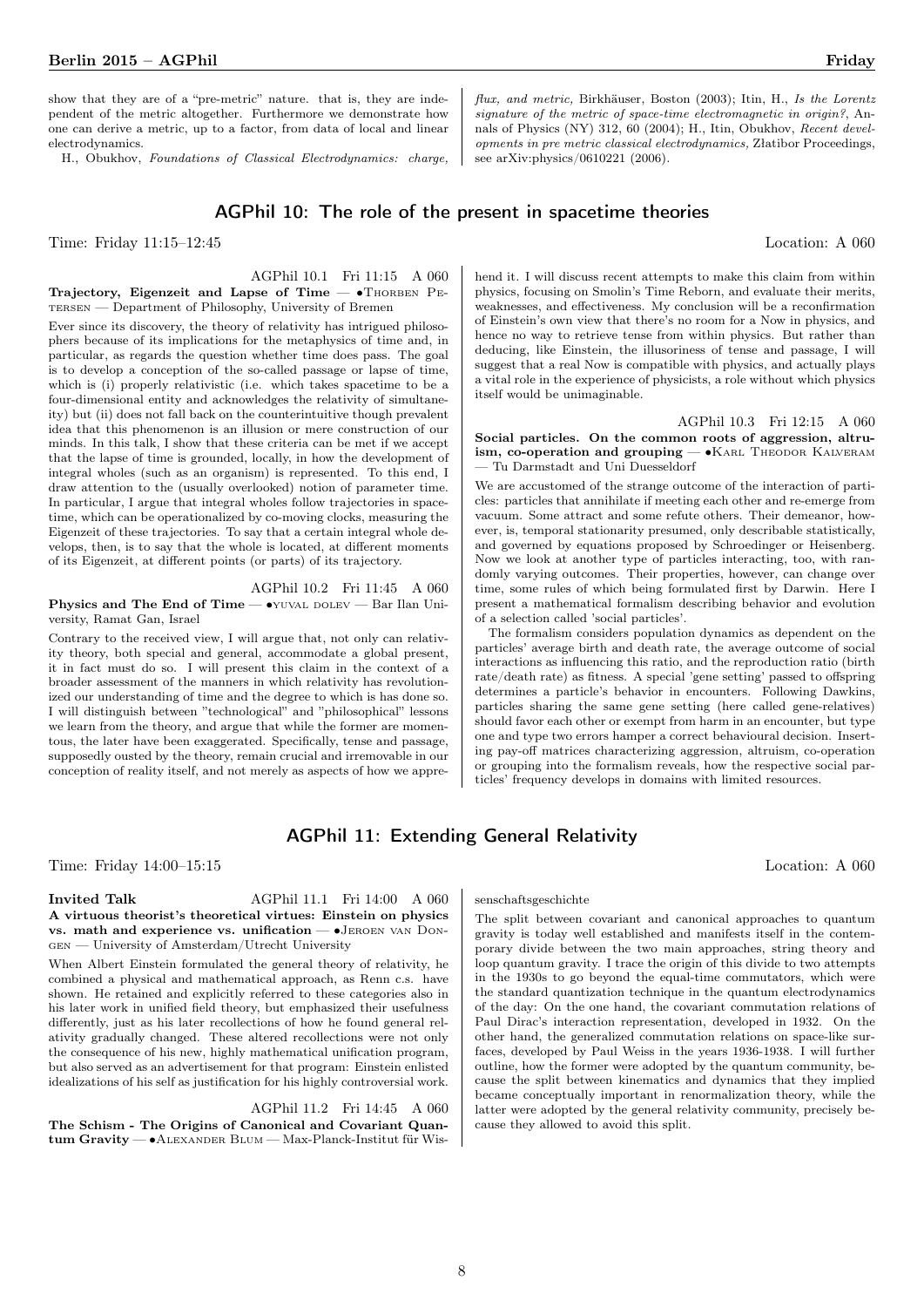## AGPhil 12: The Problem of Time

Time: Friday 15:30–16:45 Location: A 060

**Invited Talk** AGPhil 12.1 Fri 15:30 A 060 The Hole Argument and the Problem of Time — • KARIM THEbault — Munich Center for Mathematical Philosophy, LMU Munich The canonical formalism of general relativity affords a particularly interesting characterisation of the infamous hole argument. It also provides a natural formalism in which to relate the hole argument to the problem of time in classical and quantum gravity. In this talk I will examine the connection between these two key problems in the foundations of spacetime theory along a number of interrelated lines. First, from a formal perspective, I will consider the extent to which the two problems can and cannot be precisely and distinctly characterised in classical and quantum canonical gravity. Second, from a philosophical perspective, I will consider the ontological implications of various responses to the problems, with a particular focus upon the relationalist/substantivalist debate. Third, from a methodological perspective, I will consider why the respective importance of the problems is differently evaluated by physicists and philosophers. My conclusions shall constitute a call to arms: important issues remain regarding the hole argument and the problem of time; these issues relate to conceptual and formal inadequacies within the representative language of canonical gravity; collaborative work to resolve these inadequacies will be of mutual benefit to both physicists and philosophers.

### AGPhil 13: Alternative Approaches I

Time: Monday 14:00–15:30 Location: A 060

AGPhil 13.1 Mon 14:00 A 060 100 Years after Einstein's GR, 115 Years after Planck's Quanta - Viewing Our World 5 Years after Their Consistent Unification — ∙Claus Birkholz — Seydelstr. 7, D-10117 Berlin

This is a review on how 5 years ago - after the end of a long period of stagnation - Einstein's GR expanded to a consistent Quantum Gravity on a quantized bent space-time by unifying itself with Quantum Theory traced back to Planck. By still incorporating Gell-Mann's Quark Model, it proceeded to a Grand Unification (GUT/ToE) of all forces of nature.

By extracting a New Physics to replace the inconsistent "Standard Model", particle physics became tightly related to cosmology, answering the great questions like what is space, what time. Dark Matter emerged explicitly, not consisting of "wimps".

Beside series of experimental checks in cosmology, gravity, particle and atomic physics, the existence of virtual states had been identified as a mere effect of GR, which, thus, revealed as the motor of particle physics challenging philosophy. And, as a typical representative of Old Physics, Bell's theorem on "hidden" parameters, does not apply to New Physics.

By Dirac, New Physics might as well be considered as a "String Model" - however one giving physical results and in accord with experiment.

For more information on QG and GUT see www.q-grav.com.

# AGPhil 13.2 Mon 14:30 A 060

Urknall, Evolution und Moral — • KLAUS HOFER — Uni Bielefeld, W.-Bertelsmannstr. 10, 33602 Bielefeld

Jeder Urknall markiert die Geburt eines neuen Universums, welches dann als organischer Schöpfungskörper sich selbst überlassen durch Raum und Zeit treibt. Während seiner langen Lebensphase unterliegt ein Universum den Regeln der Evolution, wobei die Komplexität und Intelligenz der evolutionären Schöpfungsprodukte kontinuierlich zunimmt (Strings- Atome- Materie- Planeten- Gene- Organe- Lebewesen). Für den Zusammenhalt und die Weiterentwicklung alles Stofflichen stehen der Evolution die beiden physikalischen Größen Energie

AGPhil 12.2 Fri 16:15 A 060

## The Grammar of the Problem of Time — •NEIL DEWAR -University of Oxford, Oxford, UK

In this paper, I will argue that the problem of time in General Relativity is best understood as a kind of grammatical mistake; by doing so, we are able to assimilate the problem of time to analogous issues in the philosophy of language. Linguistic acts of description involve two components: the use of language to refer to some particular part of the world, followed by its use to predicate certain qualities or attributes of that part. The Hamiltonian formalism draws an analogous distinction between time variables (serving the referential function) and other variables (serving the predicative function), but this distinction is ignored by the Dirac reduction procedure. Hence, the problem of time is, at heart, a problem about how the referential use of language achieves its function, and how it interacts with the predicative use of language. I therefore look at how various programs for solving or dissolving the problem of time relate to philosophical treatments of this issue. This approach has the virtue of making the purely conceptual issues a little more perspicuous, as we can separate them from mathematical complications. I conclude, therefore, with some lessons that can be imported from the philosophy to the physics.

und Masse sowie die immaterielle Größe Information zur Verfügung. Da die stoffliche Vielfalt eines Universums lediglich auf diesen drei elementaren Naturgrößen basiert, liegt hierin auch der Schlüssel für den Übergang von toter zu lebender Materie. Denn Lebewesen sind hochcodierte Materiehaufen, die von einer übergeordneten Schwarminformation formatiert und gesteuert werden. Aus diesem erweiterten Blickwinkel ist die Existenz von Lebensformen in und auf Atomen ebenso real, wie außerirdisches Leben auf anderen Planeten oder wie ganze Galaxien als organische Lebewesen wachsen und sterben müssen. Unter Berücksichtigung der neuesten Erkenntnisse moderner Philosophie, String-Physik, Hirnforschung und Neurowissenschaften präsentiert dieser Beitrag ein geschlossenes Weltbild, welches die evolutionäre Schöpfungsvielfalt vom Urknall über die Entstehung von Materie und Leben bis hin zum fühlbaren Moralcode in unserem vorderen Hirnlappen transparent und begreifbar macht.

AGPhil 13.3 Mon 15:00 A 060 Die Rolle von Prinzipien und Symmetrien in der Physik — ∙Albrecht Giese — Taxusweg 15, 22605 Hamburg

Die heutige "moderne" theoretische Physik ist bestimmt von Prinzipien und Symmetrien.

Diese Vorgehensweise ist jedoch nicht wirklich neu, sondern wurde im Grundsatz vom Philosophen Plato entwickelt. Sie wurde später von Newton ersetzt durch Bezug auf tiefer liegende Gesetze. Die Verallgemeinerung dieser Vorgehensweise ist das reduktionistische Weltbild, welches die Grundlage des heutigen Wissenschaftsverständnisses gebildet hat.

Vor etwa einem Jahrhundert, in der Zeit der Neuorientierung durch Relativitätstheorie und Quantenmechanik, entstand eine Rückbesinnung auf den platonischen Ansatz, der - vor allem gefördert durch Heisenberg - bis heute die sog. "moderne Physik" beherrscht.

Es ist die Frage zu stellen, ob dieser Bezug auf Prinzipien und Symmetrien hilfreich ist oder gar notwendig. Dazu werden Beispiele aus Relativitätstheorie und Quantenmechanik vorgestellt, welche zeigen, welchen Weg die Physik hätte nehmen können, wenn sie bei Newtons Reduktionismus geblieben wäre.

Further info: www.ag-physics.org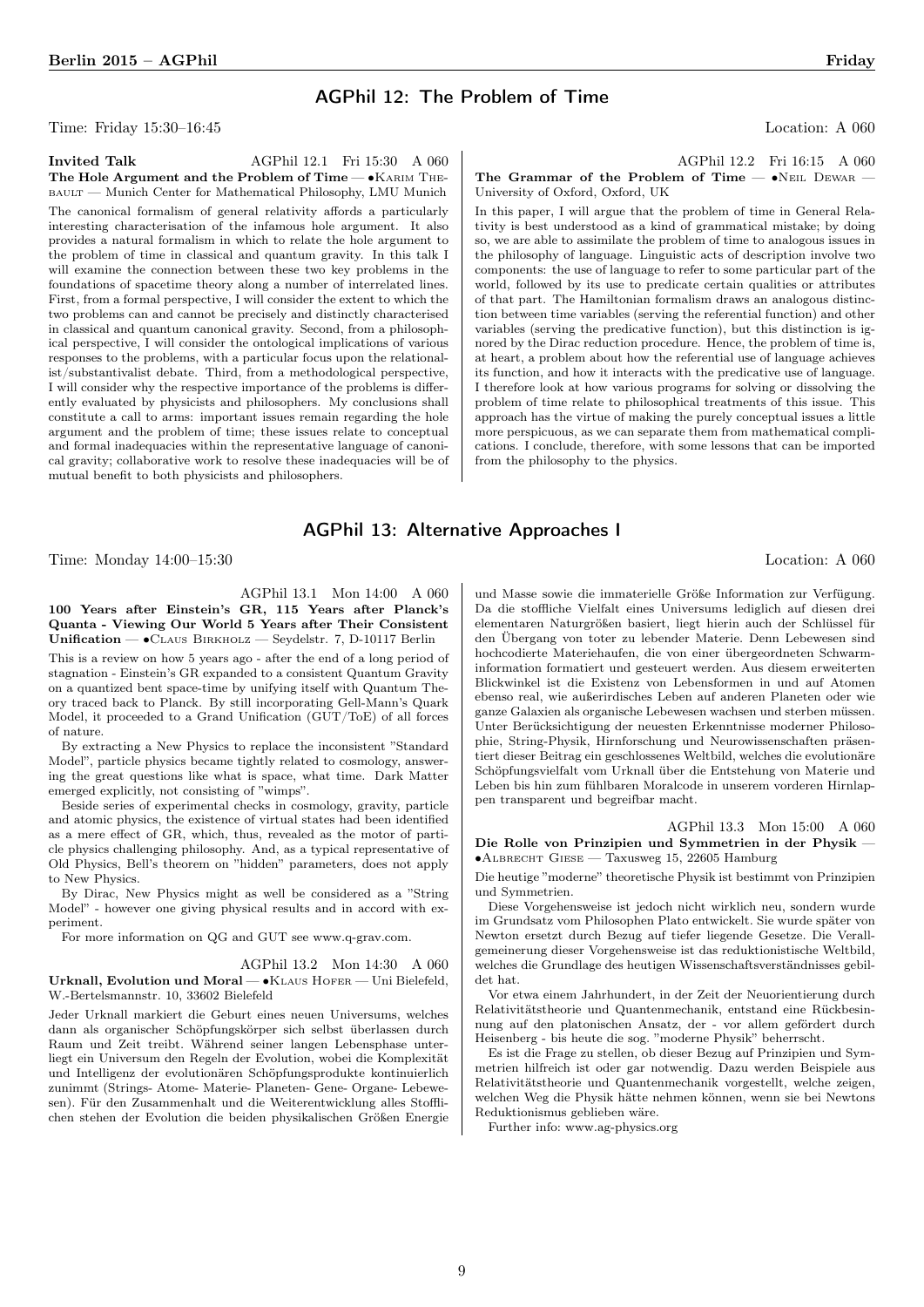## AGPhil 14: Alternative Approaches II

Time: Monday 16:30–18:30 Location: A 060

AGPhil 14.1 Mon 16:30 A 060 A local realistic interpretation of experiments in quantum optics — ∙Falk Rühl — Auf der Alm 14, D-52159 Roetgen

The space/time statistics of quantum counting events, as well as the observed spectral selection rules are derived from a classical local realistic model of the interaction of a very large, but still finite, number of uncorrelated charged oscillators, having finite binding energies, via classical EM-waves propagating in  $\mathbb{R}^3$ .

The interpretation of key experiments in quantum optics based on this model is both strikingly simple, as well as free of the paradoxes associated with the Copenhagen interpretation of quantum generation and propagation, like which way, delayed choice, action at a distance, possible histories, Schrödingers cat etc..

The model provides a continuous transition across the quantum classical divide, explains the observation of line spectra and the associated selection rules without quantized energy states or quantum jumps, and the nature of the EM vacuum field.

The model restricts the range of parameters, where predictions based on the Copenhagen interpretation can be made consistent with experiments, without having to resort to non-classical properties, and also restricts the types of problems, that can be solved with technical systems based on quantum detection.

|                                                          | AGPhil 14.2 Mon 17:00 A 060 |  |  |
|----------------------------------------------------------|-----------------------------|--|--|
| Die Geschwindigkeit eines Impulses auf einer elek-       |                             |  |  |
| trischen Leitung — $\bullet$ RUDOLF GERMER — TU-Berlin — |                             |  |  |
| ITPeV, germer@physik.tu-berlin.de                        |                             |  |  |

In einem Weg - Zeit - Diagramm breitet sich der elektromagnetische Impuls auf einer Leitung längst der Lichtgeraden aus. Fügt man als dritte Koordinate den Strom oder die Spannung hinzu, dann liefern Projektionen des Impulses auf die Strom-Zeitebene eine Ladung und auf die Spannungs-Zeitebene einen magnetischen Fluß. Das Pendant auf der Ebene mit der Raumachse sind die magnetische Polstärke (Monopol) und der elektrische Fluß. Diese vier Größen sind von gequantelter Natur. Ihre zeitlichen und räumlichen Abstände sind Dauern und Längen. Ihre gegenseitige Zuordnung erfolgt über zwei Größen mit der Einheit "Geschwindigkeit". Ihr Mittelwert ist die Lichtgeschwindigkeit, ihr Verhältnis wird durch die Feinstrukturkonstante bestimmt. Schrotrauschen und die Unbestimmtheitsrelation (als Digitalisierungsunschärfe)1 bestimmen die möglichen Beobachtungen.

1 R. Germer: die abzählbare Physik, in Vorbereitung

AGPhil 14.3 Mon 17:30 A 060 Der elektromagnetische Quader — •RUDOLF GERMER — TU-Berlin — ITPeV,germer@physik.tu-berlin.de

Physikalische Effekte können beobachtet werden, wenn Beziehungen zwischen mindestens zwei Objekten bestehen. So stoßen sich zwei Elektronen ab oder ein Magnetfeld beeinflußt die Bewegung der Ladung. Sortiert man alle Wechselwirkungen zwischen den elektromagnetischen Quanten, so kann man dies mit einem Quader darstellen, der die Naturkonstanten Lichtgeschwindigkeit, Klitzingwiderstand, Vakuumimpedanz, die Dielektrizitätskonstante, Permeabilität und Feinstrukturkonstante als verbindende Größen enthält. Zur Konstruktion dieses Quaders reichen neben der Elementarladung drei Naturkonstanten, die übrigen lassen sich dann daraus ableiten. Auch die im vorherigen Beitrag beobachteten Geschwindigkeiten treten wieder auf und bieten eine der Möglichkeiten, die Lichtgeschwindigkeit zu realisieren.

AGPhil 14.4 Mon 18:00 A 060 The universe: A frequency communication system without intermodulation — ∙Paul Wilfried Bücking — Schallstadt, Germany

The fourth order perfect Golomb ruler is an intelligible mathematical object that was discovered to exist. This implies that its geometrically expressed logical structure exists metaphysically a priori. When sorting fundamental matter and antimatter particles by their electric charges an identical, solely number-shifted, logical structure appears. An unknown duality relation between metaphysics and physics shows up. The primordial logic represents the only possible solution to the problem of intermodulation avoidance in a frequency communication system. The solution is a minimal frequency bandwidth of least energy. In its physical duality it is defined by the charges of an electron and a positron lepton. The two asymmetrically implemented internal frequencies at distinct mirrored complementary positions within the bandwidth correspond to the two quarks of matter or antimatter. The universe reveals to be a uniquely possible system without intermodulation at the fundamental scale of leptons and quarks. This implies that particles different from the ones specified, multiverses and different physical laws can/do not exist. The primordial logical structure of the fourth order perfect Golomb ruler specifies the physical realization of the universe in all its details at the fundamental scale. It fulfills all criteria that are associated with the notion of a world formula.

## AGPhil 15: Alternative Approaches III

Time: Tuesday 9:30–10:30 Location: A 060

AGPhil 15.1 Tue 9:30 A 060

How space-time can emerge as a secondary construct -∙Ewoud Halewijn — Voorburg; Netherlands

Can space-time emerge as a secondary construct from a deeper level of reality? I defend that it can, even if space-time already looks real enough in itself. I propose an ontology wherein space and time emerge from minuscule triplets. Each triplet consists of one quantummechanical measurement result, one Planck time scale duration parameter and a property-less quantum-mechanical observer to behold the first two components.

Firstly, I show that scientific representation gaps can be treated in relativity theory just like in Relational Quantum Mechanics. Secondly, I show that classical observers can be constructed from discrete quantum-mechanical observers in series of triplets. Thirdly, I show that continuous time emerges from discrete series of durations, and space from series of position measurement results. Fourthly, I discuss the relationship between observer-specific information and what looks like "real" space-time to both human beings and measurement devices.

I just defend that in this ontology - in which our universe consists of these triplets - time dilation and space contraction do not entail conceptual problems. The measurement "problem" in quantum mechanics does not look "weird" in it either. The ontology provides an interpretation, but it does not enhance existing theories. Yet it contradicts conventional Western convictions about reality, at least in between

measurements.

AGPhil 15.2 Tue 10:00 A 060 From Einstein and Eddington\*s Movie to New Materialism: The New Genealogy of Relativity, The Physics of Immateri-

ality and The Immateriality of Physics —  $\bullet$ FADLAN KHAERUL Anam — University of Indonesia, Depok, Indonesia

Through Einstein and Eddington, Einstein\*s Sobral discovery to New Materialism, this paper promises a new genealogy that contrary with the Cartesian rift interpretation on the Einstein\*s genealogy of relativity. In Einstein and Eddington, the debate between Eddington and Lodge that associated the defense of Newtonian tradition with Lodge\*s child death, and Einstein\*s desire for prove his theory after an outburst against. Einstein verified in Sobral, a new conception of cosmology that presenting new consequences for the human race and modern science. New materialism was trying to mediate natural and cultural relations, the ideal and the material with idealizing material, materializing ideal. This gives us the neglected fact: theorization is not only catching externalities, but theorization of space-time is theorization on the material-cultural process of relativity. Genealogically, relativity is not started from the universe, but the first time through observation which is actually a meeting and gluing us and the universe become one, this by idealizing material. This meeting brought together the materiality of the universe with the immateriality of the universe

10